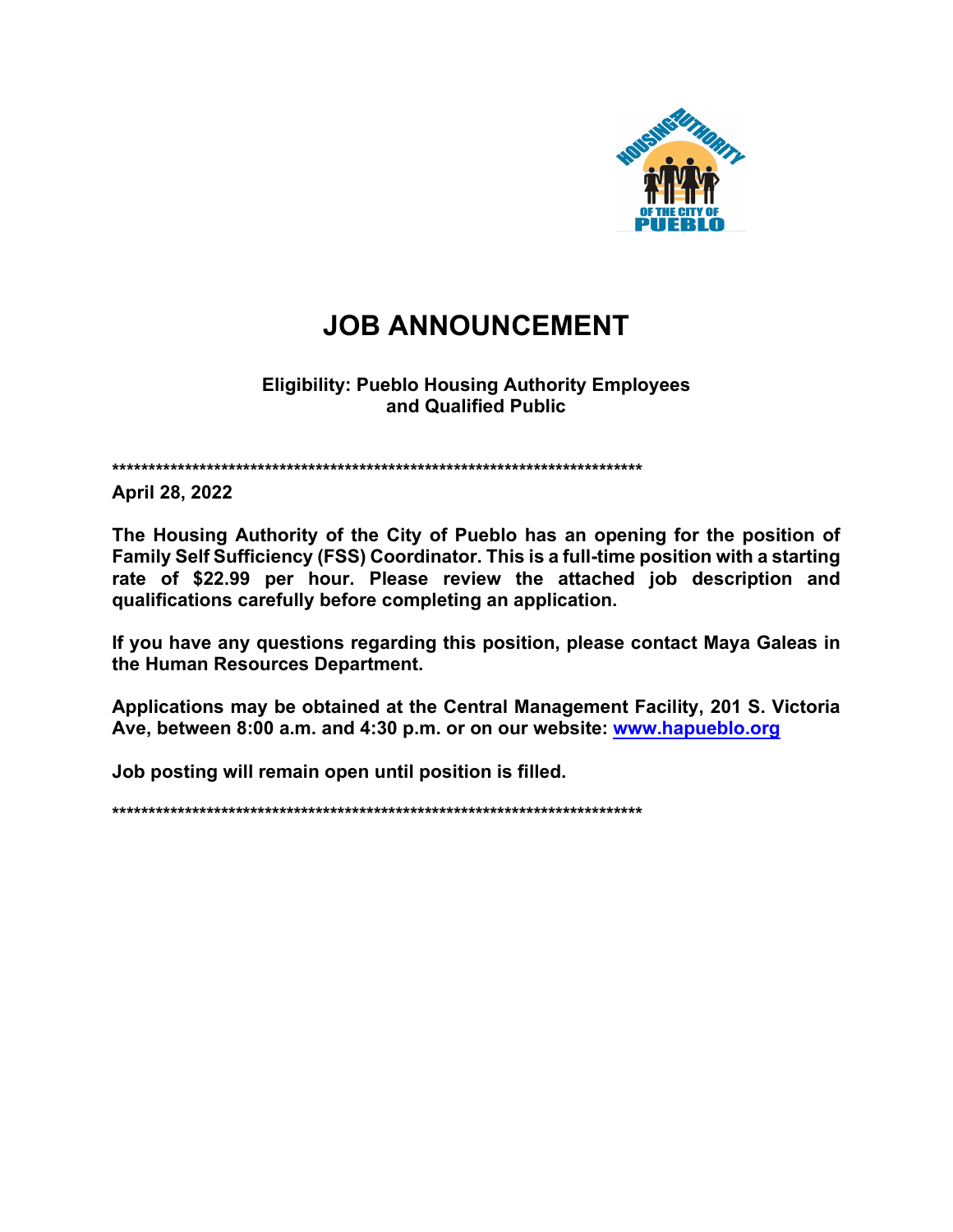# **Date: 4/2022**

# **Title: Family Self Sufficiency (FSS) Coordinator**



#### **General Purpose**

Performs work of routine difficulty involving the organizing and managing of case management for eligible families in the Section 8 Housing Choice Voucher Program or Public Housing Program. May perform other duties as requested by supervisor.

#### **Essential Duties and Responsibilities**

- Responsible for identifying and securing commitments of public and private resources needed for the FSS Program
- Establishes and maintains a referral and networking system to include employment, education, and training opportunities with business and social service agencies in the community
- Establishes "Contract of Participation" with FSS candidate, including educational, employment, goals, and an assessment of the candidate's needs in terms of childcare, transportation, counseling, personal development training, education, etc.; maintains open communication with participants to facilitate implementation of the plan; serves as a mentor to participants
- Develops policy of assessment for participants, including criteria for evaluation of progress of participants and a procedure for termination from the program, in the event of failure to comply with the FSS "Contract of Participation"
- Coordinates with Housing Authority of the City of Pueblo (HACP) Accounting Department in establishing and maintaining an FSS escrow account for each family participating in the FSS Program according to the United States Department of Housing and Urban Development (HUD) regulations; tracks escrow payments
- Establishes and maintains computer database for case management, program statistics, and FSS applicant list
- Works closely with all departments of HACP associated with the FSS program to ensure compliance with HUD regulations and agency policies; responsible for reporting on FSS program to HACP management and to HUD via FSS Performance Management System
- Coordinates the functions of the FSS Advisory Committee
- Accesses HUD's grant system (grant.gov) to research and submit proposals for available funding sources and grants under HUD's Notice of Funding Available (NOFA)